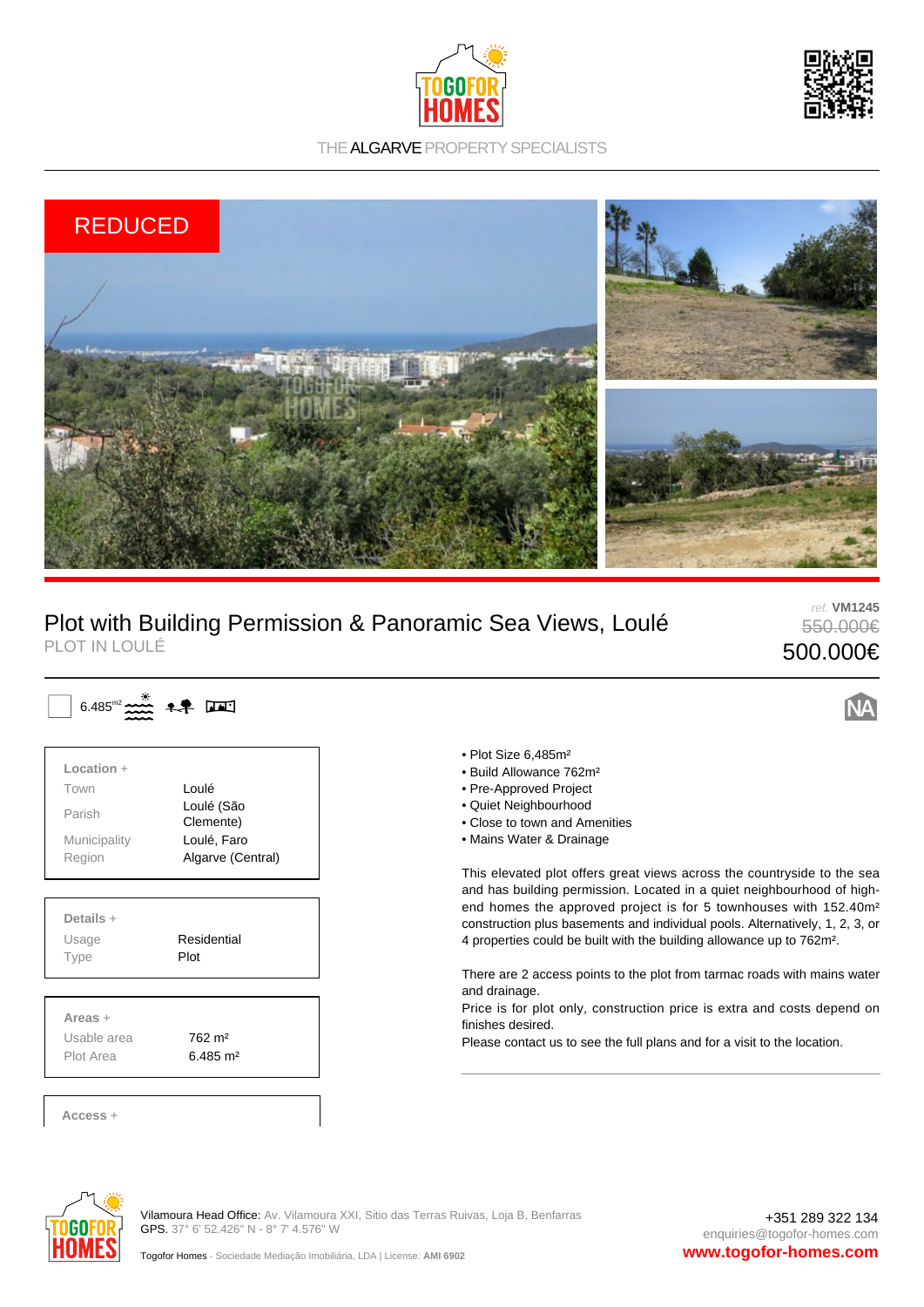



### THE ALGARVE PROPERTY SPECIALISTS

#### Tarmac

**Water-Electricity-Drainage** + All mains

**Views** +

Sea View, Panoramic View, Countryside View

#### Amenities

- Mains Water and Drainage.
- Easy access by tarmac roads
- 2 entrance points.

#### Location

• A 5 minute drive into the market town of Loulé with all amenities catered to: supermarkets, banks, post office, restaurants, cafés, bars, newsagents, schools, churches, medical centres, pharmacies and a wonderful daily morning farmers and fish market (except Sunday).

• A 10 minute drive to the new Mar shopping with Disigner Outlet stores and Ikea

• A 20 minute drive to the coast and beaches of the prestigious resorts of Vale do Lobo and Quinta do Lago with their world class golf courses, gourmet restaurants and boutique shopping

• 25 minutes' drive to Vilamoura international school

• 18 km to Faro international airport